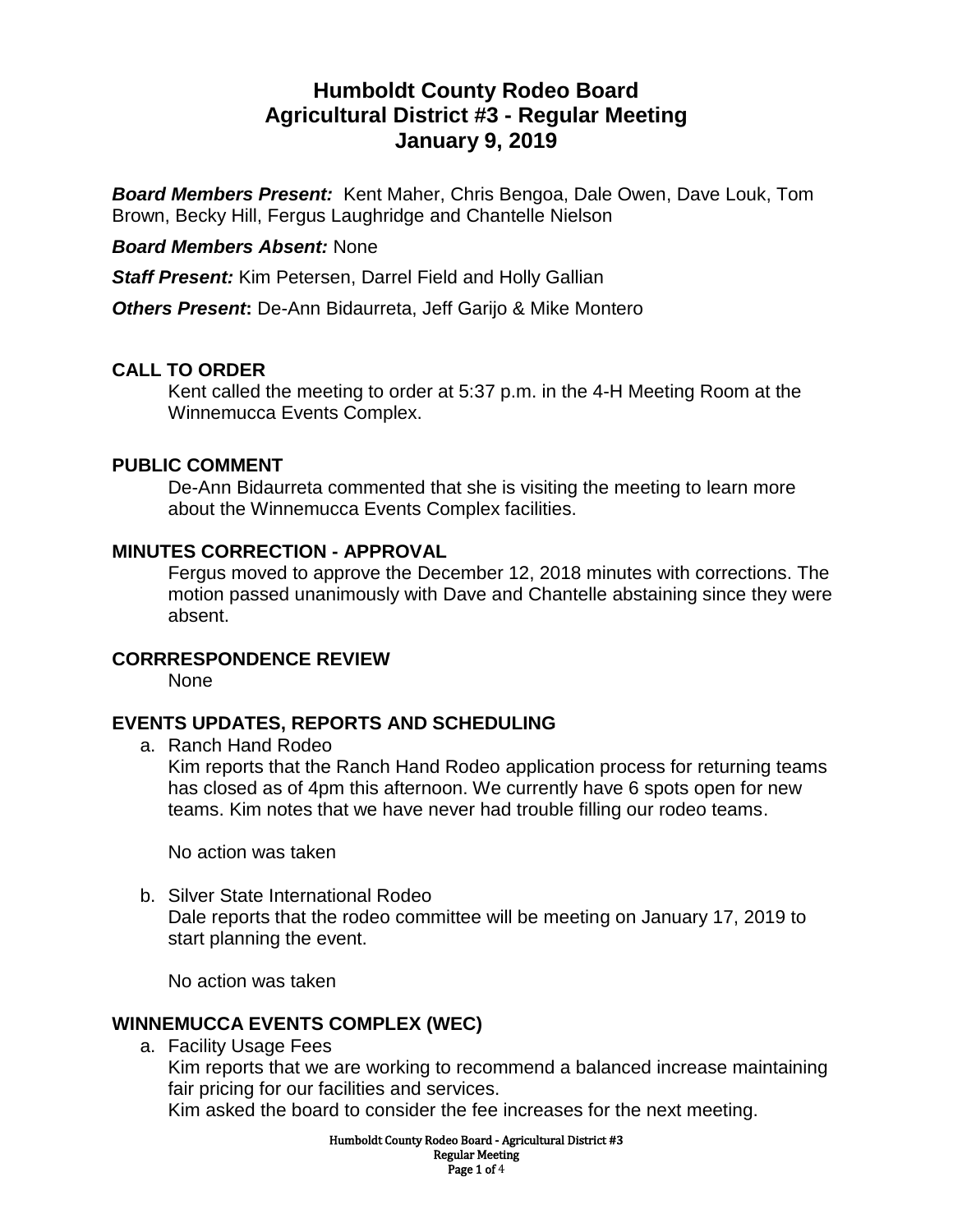Chris asked that the packet be sent to the board in time to review the information before the next meeting.

No action was taken

b. Facility master plan – parking issues during major events Kim presented a detailed aerial view of the facility. Board members are encouraged to consider upcoming capital projects for consideration at our next meeting.

No action was taken.

c. Collection of Nevada State High School Rodeo rental fees due Mike Montero addressed the board citing concerns of the local, Humboldt County Rodeo club.

Judge Montero noted that the facility was rented by the Nevada State association and not by the local club. He asks that the board not penalize the local youth for the State association's neglect to pay.

He further commented that the main facility fees were listed prominently in the contract but since the pavilion had not been completed when the contract was signed, the \$600 per day fee was not included in the contract.

The board reassured Jeff Garijo and Mike Montero that they recognize the contract is with the State association and not the local club. The board plans no punitive action against the Humboldt County Rodeo Club or its members. Judge Montero commented that he has been authorized to represent that the invoice will be paid. He also volunteered to assist in future communication with the Nevada State High School Association or with the local club.

No action was taken.

# **2018 - 2019 BUDGET REVIEW – MODIFICATION**

At approximately 60% elapsed time tax revenues are at 66.98%, Fairgrounds revenues are at 102.26%. Fairgrounds Wages and Benefits expenses are at 58.57%, Services and Supplies expenses are at 61.12% and Capital Outlay expenses are at 56.80%. Fairgrounds total is at 54.82%. Event Center Revenue is at 62.92%. Event Center Wages & Benefits are at 39.77%, Event Center Services & Supplies are at 49.75%.

Kim comments that Wages & Compensation are a bit high due to temporary agencies fees higher than our standard arrangement with the Honor Camp crews. He also notes that insurance is high due to a late invoice from the previous year. He reports that the auditors will re-allocate the expense to the proper year bringing the insurance expenses back in line.

Kim reports that he has forbidden overtime and temporary employees until further notice or without prior authorization.

Tom asked if the overtime and honor camp crew fees could be reduced by hiring another full time employee.

> Humboldt County Rodeo Board - Agricultural District #3 Regular Meeting Page 2 of 4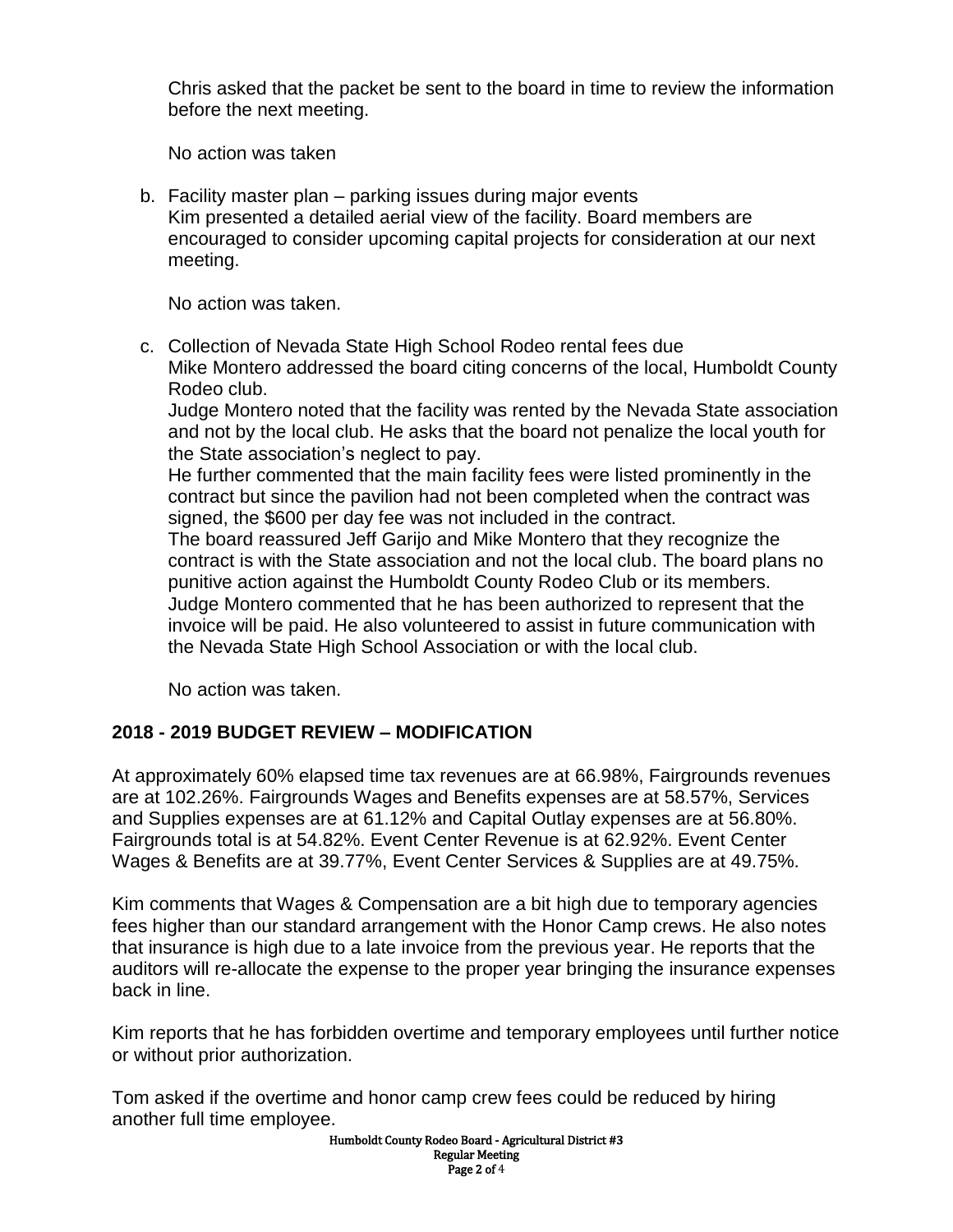Kim notes that we did hire a  $3<sup>rd</sup>$  person a few years ago when the benefits outweighed the expenses but we are not at that point yet. He notes that overtime and temporary employees are due to major events throughout the year and the need for a crew of people to assist our employees will not disappear with the addition of another employee.

No action was taken.

# **2018 - 2019 CAPITAL PROJECTS UPDATES – REPORT**

Kim asked the board to consider a list of capital projects to include in our next budget due in the next few months.

Kent commented that we need to add upgrading the Exhibit Hall restrooms to ADA guidelines again.

Kim reports that he is considering replacing the mezzanine tarps with motorized screens, replacing alley-ways, and projects related to our upcoming master facility plan.

No action was taken.

### **FAIRGROUNDS REPAIRS AND MAINTENANCE**

Tom asked for an update on the Event Center sound system.

Kim reports that the cable has been lain and speakers have arrived and are awaiting installation. He notes that the re-fit should be completed by next week.

The board asked the Director to develop a plan to more fully use the score board to include immediate result during rodeos and other competitive events.

Kim reports that the radiant heaters in the pavilion have been lowered at the contractor's expense.

The board asked Kim to consider the heaters in the Event Center, citing the recent New Year's Eve rodeo as being too cold in the bleachers.

Kim notes that we had warmed up the building for two days before the event but during set up the event promoter had left the roll-up doors open allowing the heat to escape.

Becky noted that the ground was too deep during the recent New Years Eve rodeo.

Kim notes that Ramon had worked the ground to the promoter's specifications.

No action was taken.

# **VOUCHERS – EXPENDITURES APPROVAL**

Dave moved to approve the outstanding vouchers consisting of:

Humboldt County Rodeo Board - Agricultural District #3 Regular Meeting

Page 3 of 4